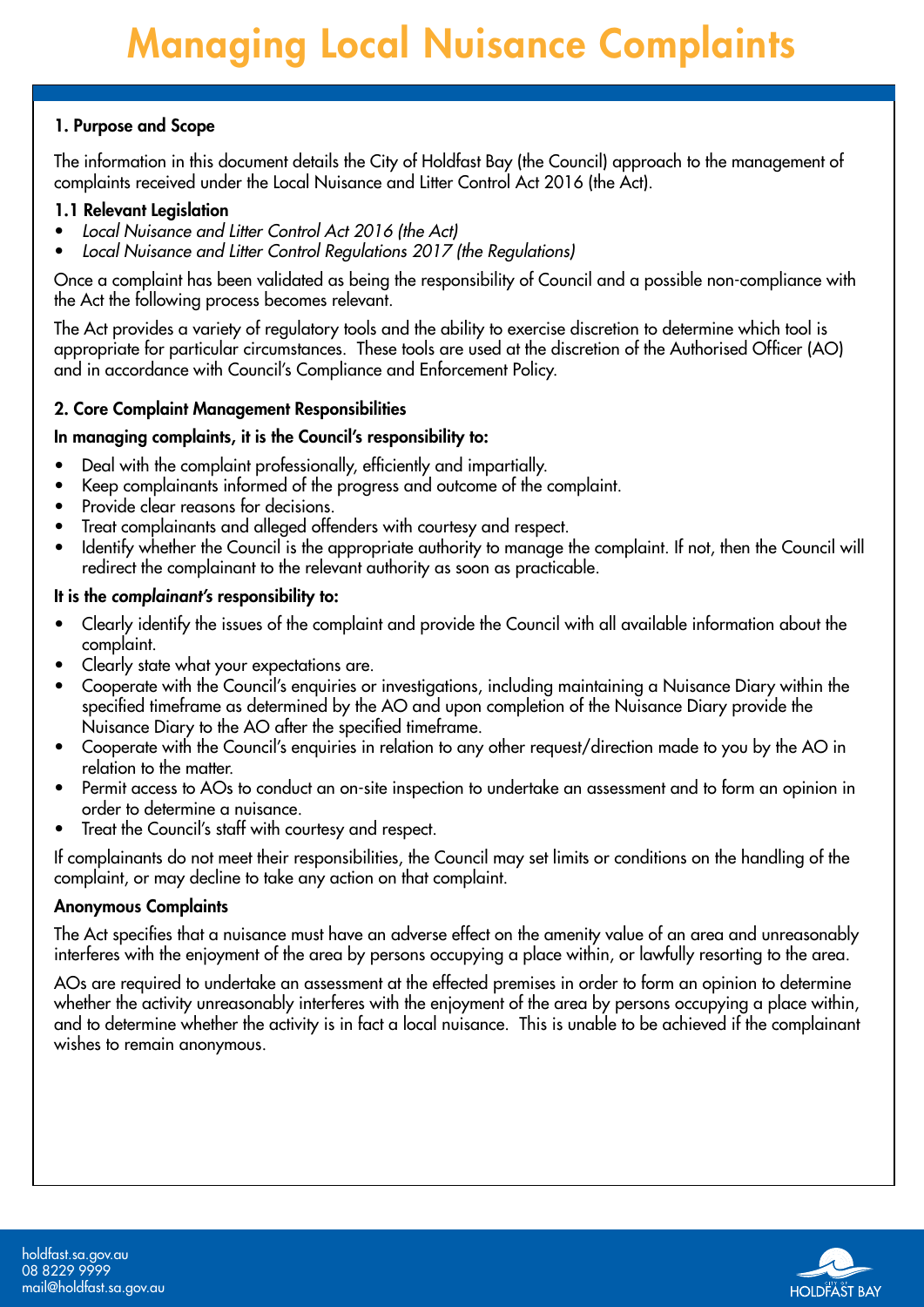## RESPONSE PROCESS

The process below assumes that the complainant identifies themselves when making a complaint.

#### Stage 1 – Initial Contact with Complainant

#### Goals/Purpose:

- Formally acknowledge receipt of the complaint.
- Obtain further information on the complaint.
- Provide education and advice regarding the legislation and possible complaint resolution.
- Provide possible opportunities for the complaint to be resolved without the need for regulatory action. It is encouraged and for the sake of good neighbourly relations, the complainant resolves the issue in the first instance with the occupants of the source premises without the need for regulatory action.

#### Actions:

- 1. The complaint is assigned to an AO.
- 2. Correspondence is sent to the alleged offender informing them of the complaint and their legislative responsibilities and, encouraging them to modify any behaviour that may be generating the complaint within a specified timeframe (e.g. 14 or 21 days or as required by the AO).
- 3. The complainant may be required to complete a Nuisance Diary for a period of time (e.g. 14 or 21 days or as required by the AO). The Nuisance Diary is used to assist in determining the extent of the offending and any patterns of behaviour which can then be used to assist in determining dates/times for targeted inspections/assessments, should Stage 2 of the process be required to commence.

Triggers for the complaint to be closed during Stage 1:

- The complainant advises there is no longer an issue.
- The complainant does not make contact with Council within 30 days of the initial receipt of the complaint.

## Stage 2 – Authorised Officers Investigation

The complaint progresses to Stage 2 if the same complainant advises that the same activity is still being carried out by the same alleged offender as referred to in Stage 1.

## Goals/Purpose:

- The AO will review and corroborate the evidence gathered by the complainant.
- A regulatory plan of action will be developed and implemented, and at the discretion of the AO, may include an assessment to be undertaken at the effected premises to establish whether the activity is unreasonable and is a local nuisance as deemed by the AO.
- The AO may commence an investigation of the incident.

#### Actions:

After a review and corroboration of the evidence gathered by the complainant has been undertaken, the AO will begin to gather evidence in order to formulate a regulatory plan of action. This should also involve a site inspection at the effected premises to collect and corroborate the evidence.

Triggers for the complaint to be closed during Stage 2:

- The complainant advises there is no longer an issue.
- The complainant does not return the Nuisance Diary or make contact with Council within 3 months.
- If an Environmental Nuisance exists, the AO will make a referral to the EPA as required under the Act.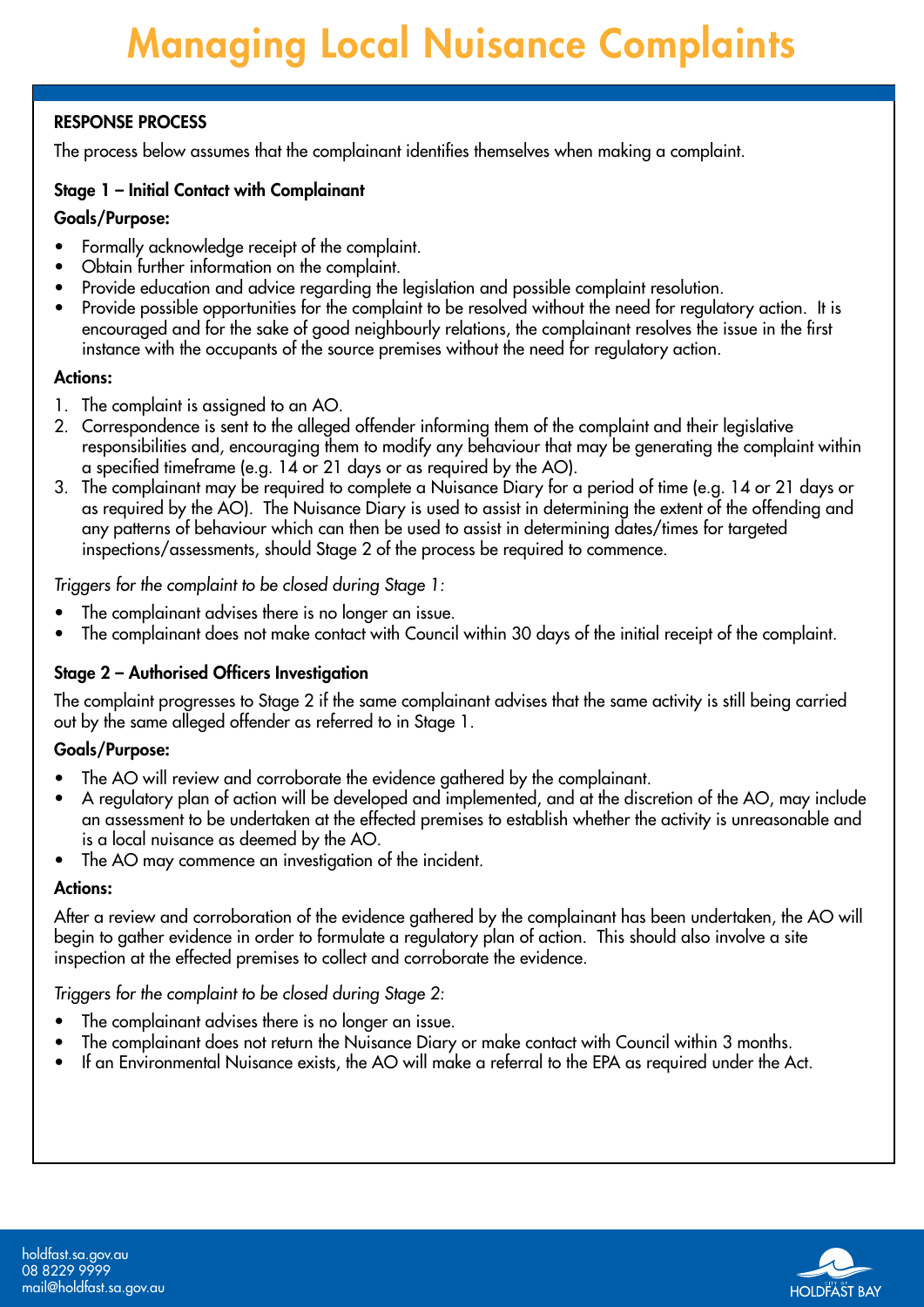## Stage 3 – Authorised Officer Decision

## Goals/Purpose:

- 1. The AO will assess the information gathered in Stages 1 and 2 and confirm if an offence under the Act has occurred.
- 2. If the AO decides a complaint should be closed because an offence under the Act has not occurred, contact will be made with the complainant:
	- Detailing the extent of investigation undertaken to date.
	- Providing justification for the matter being closed.
	- Encourage the complainant to utilise Mediation Services or advising the complainant that under Section 33- Civil Remedies of the Act they are entitled to make application to the Environment, Resources and Development Court (ERD) to have the matter heard.

Triggers for the complaint to be closed during Stage 3:

- The complainant advises there is no longer an issue.
- After investigation, the AO decides that an offence under the Act has not occurred.
- If an Environmental Nuisance exists, the AO will make a referral to the EPA as required under the Act.

## Stage 4 – Regulatory Action

The complaint will escalate to Stage 4 if there is confirmation of an offence occurring during Stage 3.

## Goals/purpose

• Regulatory action.

Confirmation of an offence will lead to regulatory action. This is at the discretion of the AO and may include an expiation (fine), Abatement Notice or prosecution. It is important to note that the purpose of regulatory action is to secure compliance with the Act.

## Actions:

- 1. Correspondence will be sent to the offender advising that a complaint has been made, that Council deems that they have committed an offence under the Act and that regulatory action is required to make them compliant with the Act.
- 2. The AO will contact the complainant outlining the outcomes of the investigation and the regulatory action that the Council is taking with their complaint.
- 3. The AO will have regard to the benefits of enforcement versus burden and cost of compliance, taking into account the following when taking regulatory action: the significance of the problem, the actual/potential impacts, the likelihood of reoccurrence, the number of people effected, the costs associated with compliance, reasonableness and likely effectiveness.

## Complaint Closure

The Council will seek to close all complaints in a timely manner. Complaints will be closed when:

- The complainant advises the Council the matter has been resolved.
- The matter has been resolved to the satisfaction of the Council.
- The matter does not justify the invocation of the Act.
- No evidence of non-compliance with the Act has been observed by the AO.
- The matter is deemed to be vexatious.
- The matter is outside of the responsibility of the Act, and has subsequently been referred to another agency.
- Complainants fail to proactively participate in the complaint resolution process, including failure to return the Nuisance Diary or have not been in contact with Council for 3 months.
- The complaint has been lodged anonymously, and the Council has been unable to validate the issue.
- Complainants are abusive toward or have threatened or intimidated staff.